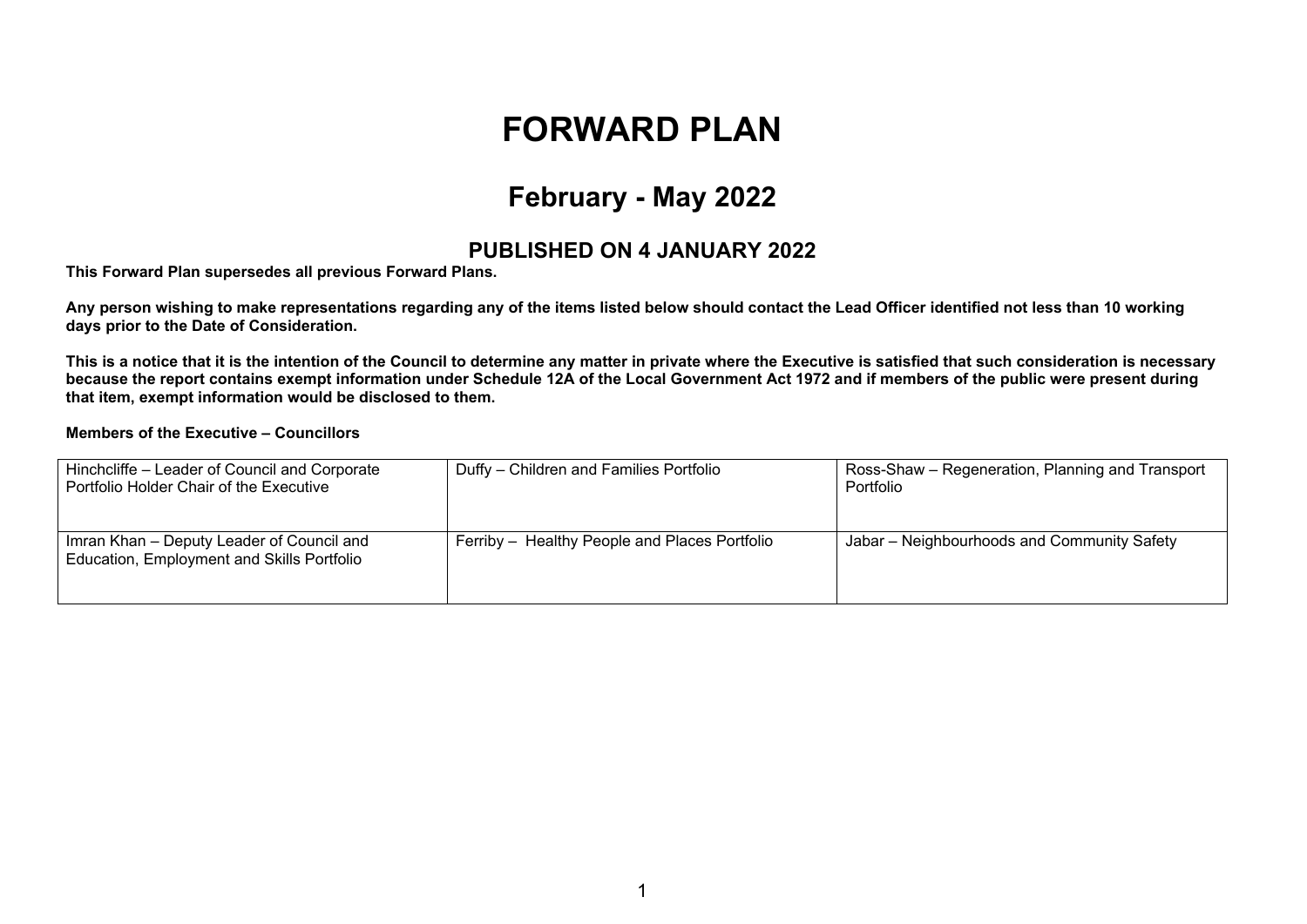### **A. PROGRAMME OF KEY DECISIONS TO BE MADE BY THE EXECUTIVE AND AGENDA ITEMS FOR THE EXECUTIVE**

A definition of what constitutes a key decision can be found in the "Publicity Arrangements for the Forward Plan 2007/08" on the Council's website or in part 1 of the Council's Constitution.

| No. | <b>Earliest Date of</b><br><b>Consideration</b> | <b>Decision Matter Description</b>                                                                                                                                                                                                                                                                                                  | Lead<br><b>Officer/Portfolio/Overview</b><br>and Scrutiny Area                                                                                          | <b>Consultation</b><br>and Means of<br><b>Consultation</b> | <b>Documents</b><br>to be<br>submitted | <b>Public</b><br>ltem? |
|-----|-------------------------------------------------|-------------------------------------------------------------------------------------------------------------------------------------------------------------------------------------------------------------------------------------------------------------------------------------------------------------------------------------|---------------------------------------------------------------------------------------------------------------------------------------------------------|------------------------------------------------------------|----------------------------------------|------------------------|
| 1.  | 1 Feb 2022                                      | 2022-23 Budget Update Report<br>This report provides the Executive<br>with an update on national<br>announcements and local decisions<br>since December 2021. It also<br>identifies issues and uncertainties<br>which could<br>still have a bearing on the final size<br>of the funding position for the<br>financial year 2022-23. | Chris Chapman<br>chris.chapman@bradford.g<br>ov.uk<br>Leader of Council and<br>Corporate Portfolio<br>Corporate Overview &<br><b>Scrutiny Committee</b> | Briefings and<br>report                                    | Report                                 | Open                   |
| 2.  | 1 Feb 2022                                      | <b>Quarter 3 Finance Position</b><br>Statement 2021/22<br>The report provides Members with<br>an overview of the forecast financial<br>position of the Council for 2021-22.                                                                                                                                                         | Chris Chapman<br>chris.chapman@bradford.g<br>ov.uk<br>Leader of Council and<br>Corporate Portfolio<br>Corporate Overview &<br><b>Scrutiny Committee</b> | <b>Briefings and</b><br>report                             | Report                                 | Open                   |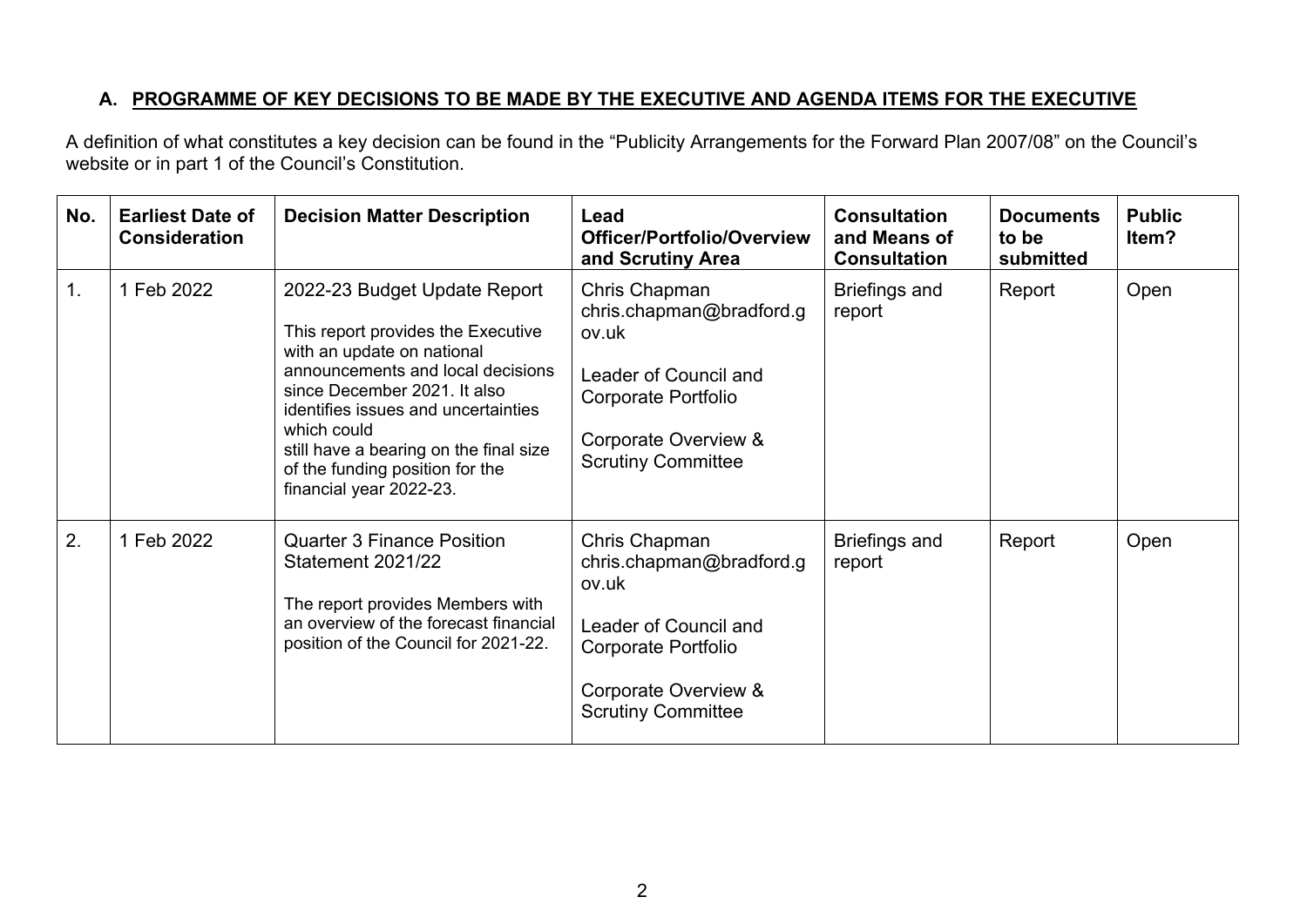| No. | <b>Earliest Date of</b><br><b>Consideration</b> | <b>Decision Matter Description</b>                                                                                                                                                                                                                                                                                                                                                                                                                                                                                                                                                                                                                                                                                                                                                                                                                                                                                                                                           | Lead<br>Officer/Portfolio/Overview<br>and Scrutiny Area                                                                                                                                                                          | <b>Consultation</b><br>and Means of<br><b>Consultation</b>                                                                 | <b>Documents</b><br>to be<br>submitted | <b>Public</b><br>Item? |
|-----|-------------------------------------------------|------------------------------------------------------------------------------------------------------------------------------------------------------------------------------------------------------------------------------------------------------------------------------------------------------------------------------------------------------------------------------------------------------------------------------------------------------------------------------------------------------------------------------------------------------------------------------------------------------------------------------------------------------------------------------------------------------------------------------------------------------------------------------------------------------------------------------------------------------------------------------------------------------------------------------------------------------------------------------|----------------------------------------------------------------------------------------------------------------------------------------------------------------------------------------------------------------------------------|----------------------------------------------------------------------------------------------------------------------------|----------------------------------------|------------------------|
| 3.  | 1 Feb 2022                                      | <b>Transforming Cities Fund</b><br>Programme Update & Scheme<br><b>Delivery Approvals</b><br>To provide Executive with an<br>update on the development of the<br><b>Transforming Cities Fund</b><br>portfolio of projects following<br>completion of a period of public<br>consultation on the proposals and<br>seeking Executive's endorsement<br>of the scheme benefits and<br>emerging proposals for the:<br><b>Bradford City Centre</b><br>a)<br>Cycling & Walking Improvements;<br><b>Bradford Interchange</b><br>b)<br><b>Station Access;</b><br>South Bradford Park &<br>C)<br>Ride and Bus Expressway; and<br><b>West Bradford Cycle</b><br>d)<br>Superhighway Extension.<br>It will also request that delegated<br>authority be given to the Strategic<br>Director Place in consultation<br>with the portfolio holder to<br>progress a range of issues to<br>ensure delivery of the scheme<br>within the required timescales in<br>addition to considering the need | Richard Gelder Tel: 01274<br>437603<br>Richard.gelder@bradford.g<br>ov.uk<br>Regeneration, Planning and<br><b>Transport Portfolio Holder</b><br>Regeneration &<br><b>Environment Overview &amp;</b><br><b>Scrutiny Committee</b> | Portfolio Holder<br><b>Key Stakeholders</b><br><b>Local Ward</b><br>Councillors<br><b>Briefings and</b><br><b>Meetings</b> | Report                                 | Open                   |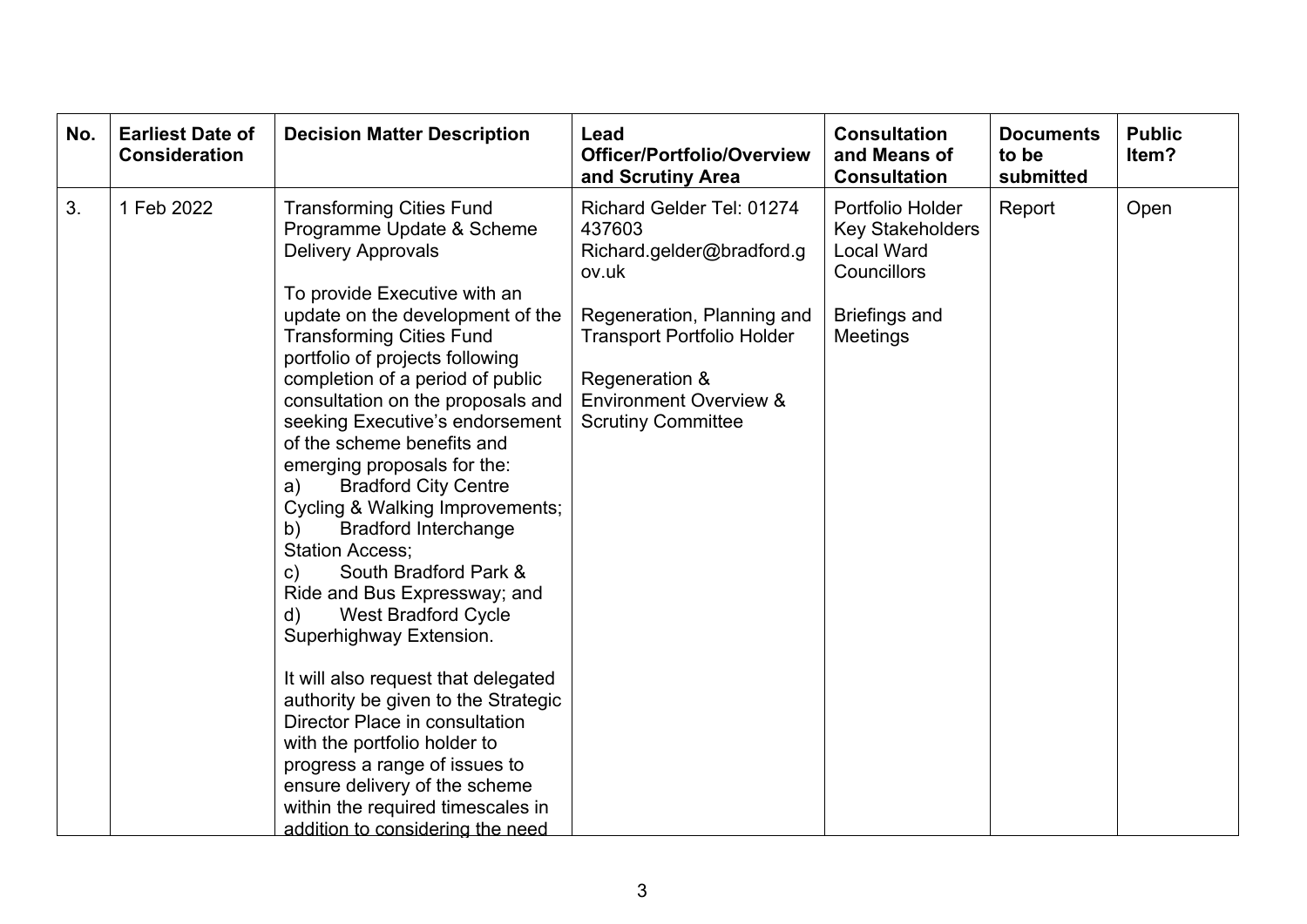| No.              | <b>Earliest Date of</b><br><b>Consideration</b> | <b>Decision Matter Description</b>                                                                                                                                                                                                                                                                                                                                                                                                                                                                                                                                                                                                                                    | Lead<br>Officer/Portfolio/Overview<br>and Scrutiny Area                                                                                                                                                             | <b>Consultation</b><br>and Means of<br><b>Consultation</b>                                                                                                                                                    | <b>Documents</b><br>to be<br>submitted | <b>Public</b><br>ltem? |
|------------------|-------------------------------------------------|-----------------------------------------------------------------------------------------------------------------------------------------------------------------------------------------------------------------------------------------------------------------------------------------------------------------------------------------------------------------------------------------------------------------------------------------------------------------------------------------------------------------------------------------------------------------------------------------------------------------------------------------------------------------------|---------------------------------------------------------------------------------------------------------------------------------------------------------------------------------------------------------------------|---------------------------------------------------------------------------------------------------------------------------------------------------------------------------------------------------------------|----------------------------------------|------------------------|
| $\overline{4}$ . | 1 Feb 2022                                      | Adoption of Powers under Part 6<br>of the Traffic Management Act<br>2004<br>The report will seek Executive's<br>approval to make an application to the<br>Secretary of State for Transport for the<br>adoption of powers to enforce moving<br>traffic violations under Part 6 of the<br>Traffic Management Act 2004.<br>Arrangements for the development of<br>application will be set out in the report<br>which will allow targeted enforcement to<br>be carried out by CCTV of:<br>Yellow box markings;<br>a)<br>Banned vehicle movements (No<br>b)<br>Entry, No Left/Right Turn);<br>HGV bans;<br>C)<br>Motor vehicle prohibitions; and<br>d)<br>One-way streets. | Richard Gelder Tel: 01274<br>437603<br>Richard.gelder@bradford.g<br>ov.uk<br>Regeneration, Planning and<br><b>Transport Portfolio Holder</b><br>Regeneration & Economy<br><b>Overview and Scruitny</b><br>Committee | Portfolio Holder<br>Chief Officer of<br>the Police<br>Public<br><b>Ward Members</b><br>Meetings and<br>briefings<br>Social Media<br>Campaign<br>(Mandated)<br><b>Public notices</b><br>Local press<br>Website | Report                                 | Open                   |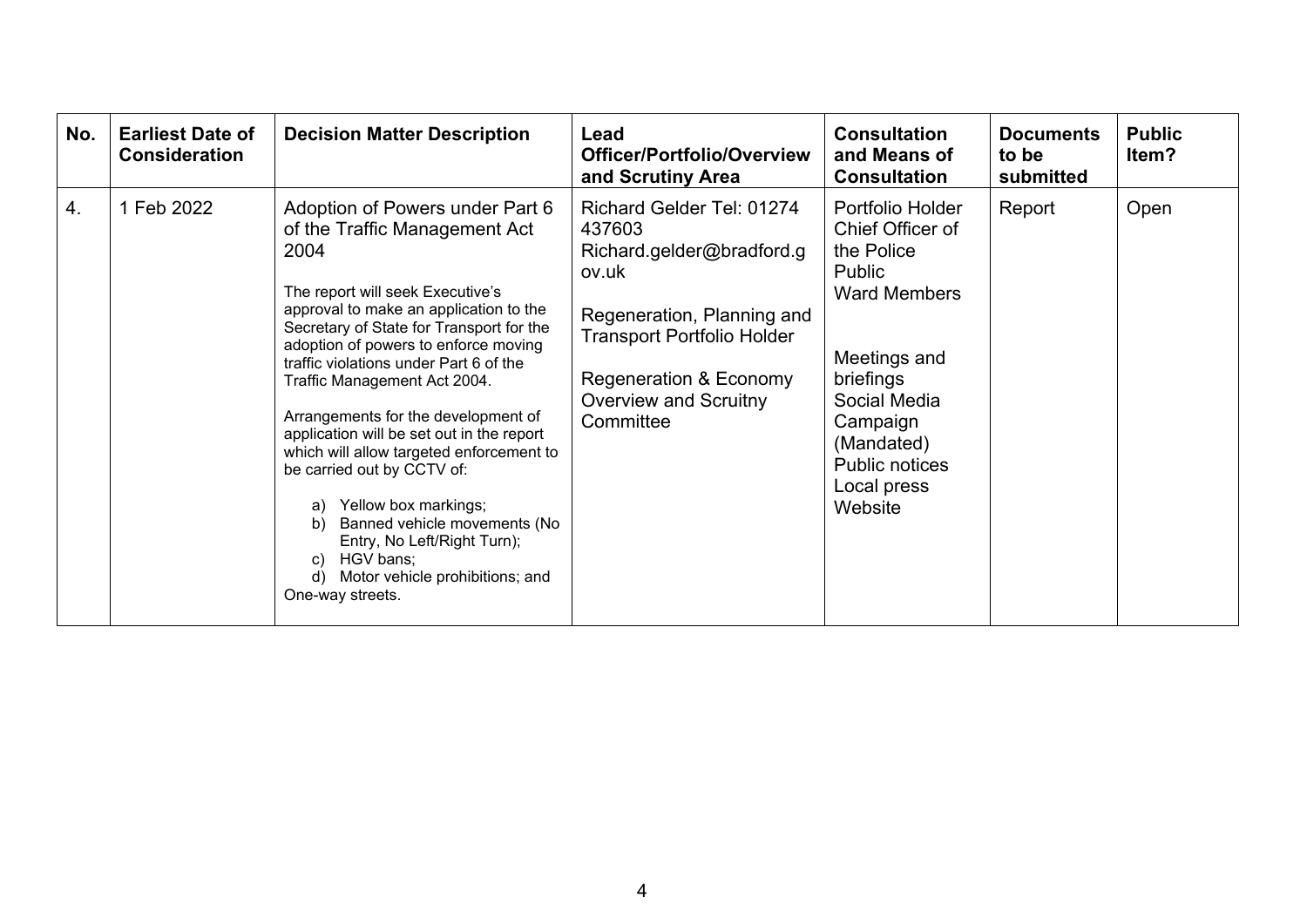| No. | <b>Earliest Date of</b><br><b>Consideration</b> | <b>Decision Matter Description</b>                                                                                                                                                                                                                                                                                                                                                                                                                                                                                                                                                                                                                                                                                                                                                                                                            | Lead<br>Officer/Portfolio/Overview<br>and Scrutiny Area                                                                                                                                                                                         | <b>Consultation</b><br>and Means of<br><b>Consultation</b>                                                                                        | <b>Documents</b><br>to be<br>submitted                            | <b>Public</b><br>Item? |
|-----|-------------------------------------------------|-----------------------------------------------------------------------------------------------------------------------------------------------------------------------------------------------------------------------------------------------------------------------------------------------------------------------------------------------------------------------------------------------------------------------------------------------------------------------------------------------------------------------------------------------------------------------------------------------------------------------------------------------------------------------------------------------------------------------------------------------------------------------------------------------------------------------------------------------|-------------------------------------------------------------------------------------------------------------------------------------------------------------------------------------------------------------------------------------------------|---------------------------------------------------------------------------------------------------------------------------------------------------|-------------------------------------------------------------------|------------------------|
| 5.  | 1 Feb 2022                                      | <b>Ilkley Neighbourhood</b><br>Development Plan (NDP<br>The NDP prepared by the Town<br>Council with community and<br>stakeholders has been subject to<br>public consultation.<br>The final draft was published by<br>the Council for representations.<br>The NDP and representations are<br>currently being considered by an<br>independent examiner. This will<br>determine whether it meets legal<br>requirements and is aligned to<br>national and local planning policy<br>and if it can move forward to a<br>Local referendum.<br>The report outlines the process<br>and the recommendations of the<br>examiner and determine whether<br>the NDP can move forward to<br>local Referendum.<br>Following a successful<br>referendum, the NDP would then<br>form part of the Statutory Local<br>Plan used to inform planning<br>decisions. | Andrew Marshall,<br><b>Transportation Strategy</b><br>manager, Planning &<br>Transportation<br>Regeneration, Planning and<br><b>Transport Portfolio Holder</b><br>Regeneration &<br><b>Environment Overview ad</b><br><b>Scrutiny Committee</b> | Public<br>Statutory<br>Consultees<br><b>Stakeholders</b><br>Publication of<br>documents for<br>comments online<br>and at key<br>deposit locations | Report,<br>Examiner's<br>Report, Ilkley<br>Neighbourho<br>od Plan | Open                   |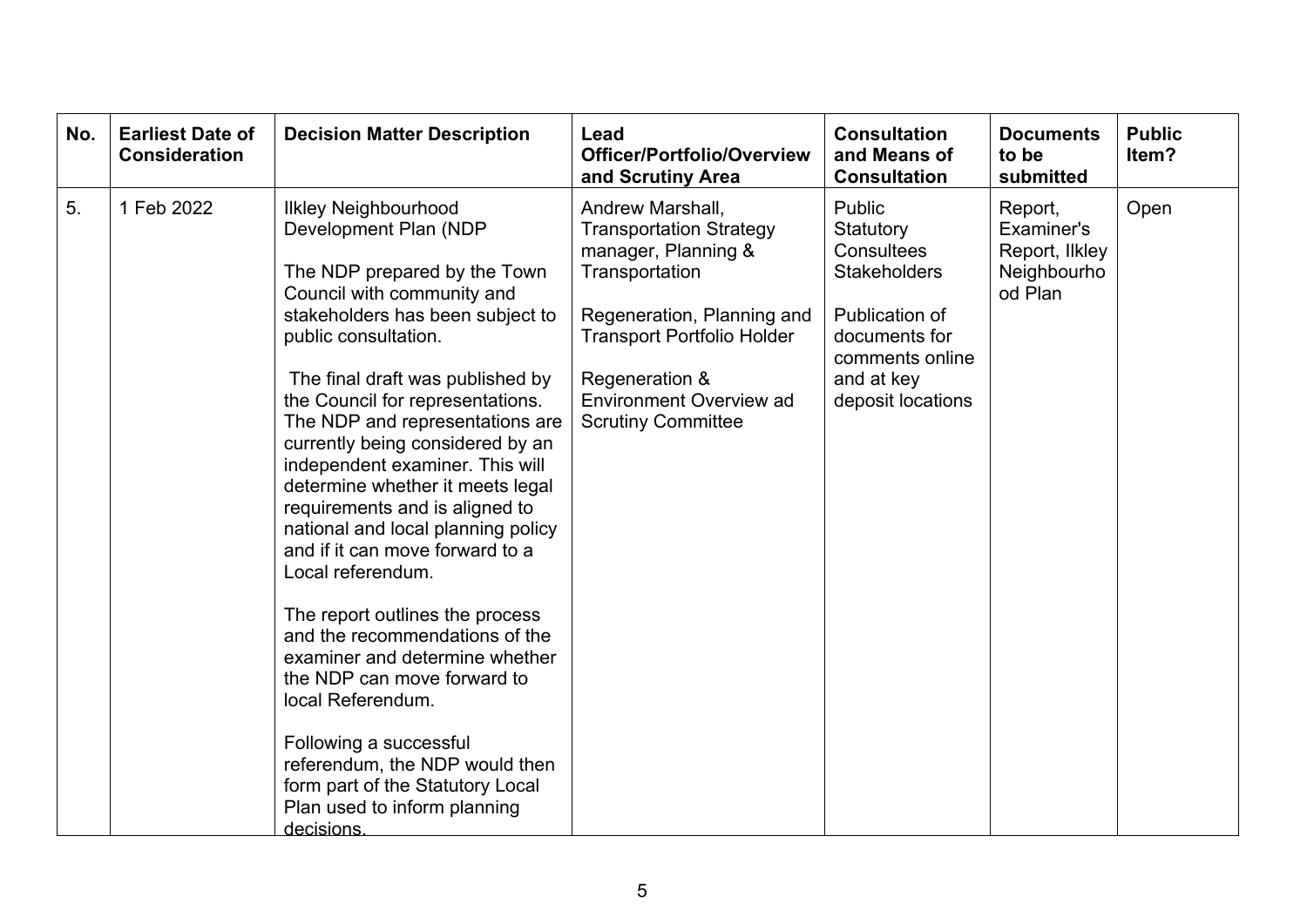| No. | <b>Earliest Date of</b><br><b>Consideration</b> | <b>Decision Matter Description</b>                                                                                                                                                                                                                                                                                                                                                                                                                                                                                                                                                                                                                                                                                                                                                                                                           | Lead<br>Officer/Portfolio/Overview<br>and Scrutiny Area                                                                                                                                                                                            | <b>Consultation</b><br>and Means of<br><b>Consultation</b>                                                                                        | <b>Documents</b><br>to be<br>submitted                                  | <b>Public</b><br>Item? |
|-----|-------------------------------------------------|----------------------------------------------------------------------------------------------------------------------------------------------------------------------------------------------------------------------------------------------------------------------------------------------------------------------------------------------------------------------------------------------------------------------------------------------------------------------------------------------------------------------------------------------------------------------------------------------------------------------------------------------------------------------------------------------------------------------------------------------------------------------------------------------------------------------------------------------|----------------------------------------------------------------------------------------------------------------------------------------------------------------------------------------------------------------------------------------------------|---------------------------------------------------------------------------------------------------------------------------------------------------|-------------------------------------------------------------------------|------------------------|
| 6.  | 1 Feb 2022                                      | Oxenhope Neighbourhood<br>Development Plan (NDP)<br>The NDP prepared by the Village<br>Council with community and<br>stakeholders has been subject to<br>public consultation.<br>The final draft was published by<br>the Council for representations.<br>The NDP and representations are<br>currently being considered by an<br>independent examiner. This will<br>determine whether it meets legal<br>requirements and is aligned to<br>national and local planning policy<br>and if it can move forward to a<br>Local referendum.<br>The report outlines the process<br>and the recommendations of the<br>examiner and determine whether<br>the NDP can move forward to<br>local Referendum.<br>Following a successful<br>referendum, the NDP would then<br>form part of the Statutory Local<br>Plan used to inform planning<br>decisions. | Andrew Marshall,<br><b>Transportation Strategy</b><br>manager, Planning &<br>Transportation<br>Regeneration, Planning and<br><b>Transport Portfolio Holder</b><br>Regeneration &<br><b>Environment Overview &amp;</b><br><b>Scrutiny Committee</b> | Public<br>Statutory<br>Consultees<br><b>Stakeholders</b><br>Publication of<br>documents for<br>comments online<br>and at key<br>deposit locations | Report,<br>Execminer's<br>Report,<br>Oxenhope<br>Neighbourho<br>od Plan | Open                   |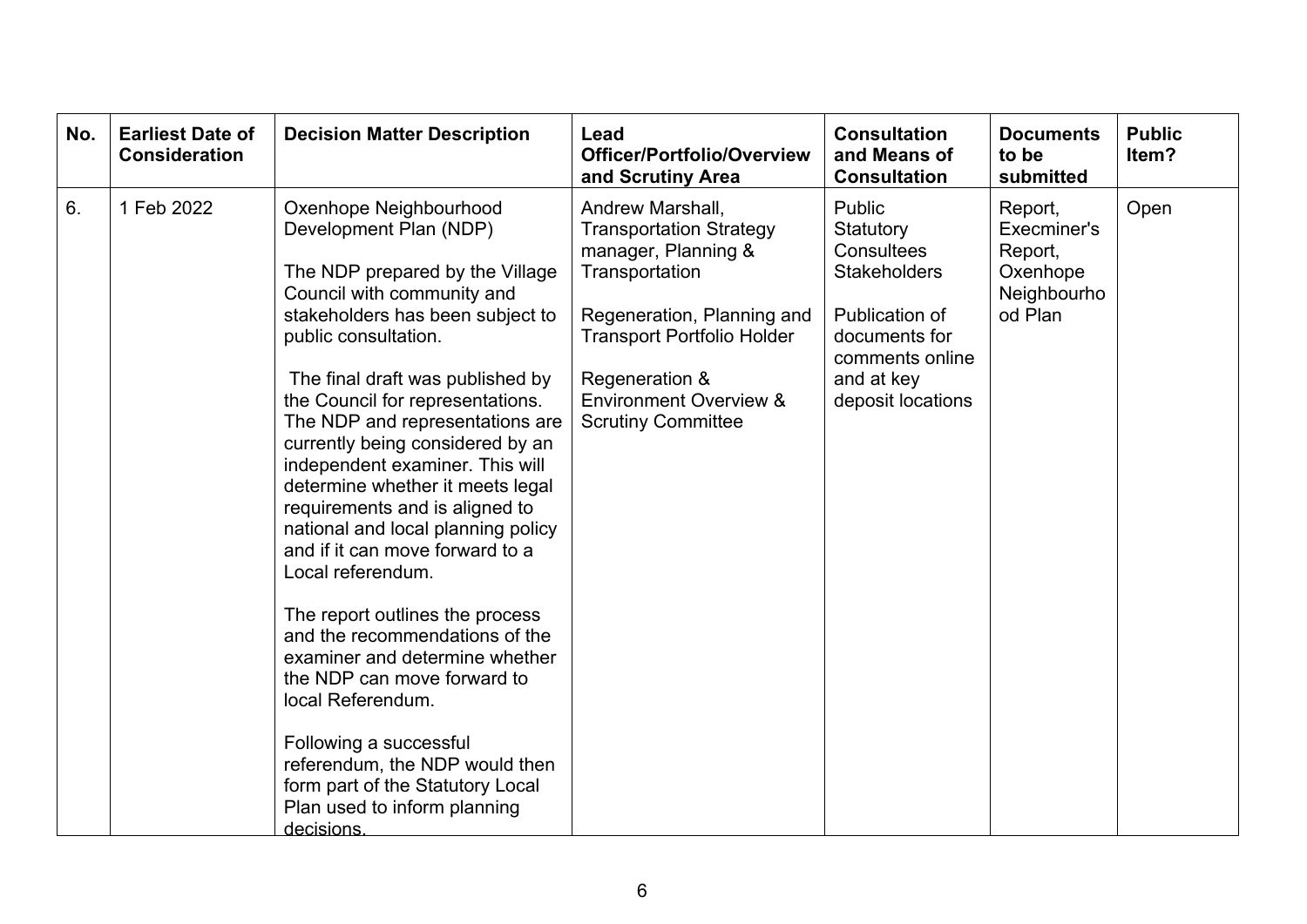| No.            | <b>Earliest Date of</b><br><b>Consideration</b> | <b>Decision Matter Description</b>                                                                                                                                                                                                                                                                                                                                                                                                  | Lead<br><b>Officer/Portfolio/Overview</b><br>and Scrutiny Area                                                                                                                                     | <b>Consultation</b><br>and Means of<br><b>Consultation</b>                                                                                                                                                           | <b>Documents</b><br>to be<br>submitted | <b>Public</b><br>ltem? |
|----------------|-------------------------------------------------|-------------------------------------------------------------------------------------------------------------------------------------------------------------------------------------------------------------------------------------------------------------------------------------------------------------------------------------------------------------------------------------------------------------------------------------|----------------------------------------------------------------------------------------------------------------------------------------------------------------------------------------------------|----------------------------------------------------------------------------------------------------------------------------------------------------------------------------------------------------------------------|----------------------------------------|------------------------|
| 7 <sub>1</sub> | 1 Feb 2022                                      | <b>Museums and Galleries Strategy</b><br>The report will seek Executive's<br>approval of the future Strategy<br>and direction for Museums and<br>Galleries.<br>Executive approval is required for<br>continued Accredited status<br>under the Arts Council of<br><b>England's Museum Accreditation</b><br>scheme; and in support of future<br>bids for Arts Council funding,<br>including National Portfolio<br>Organisation status | <b>Rosie Crook</b><br>rosie.crook@bradford.gov.u<br>k.<br><b>Healthy People and Places</b><br>Portfolio Holder<br>Regeneration &<br><b>Environment Overview &amp;</b><br><b>Scrutiny Committee</b> | Portfolio Holder<br>Service users<br>Public<br><b>Ward Members</b><br>Meetings and<br><b>Briefings</b><br>Online<br>consultation and<br>in person focus<br>groups<br>Online and in<br>person surveys<br>and meetings | Report                                 | Open                   |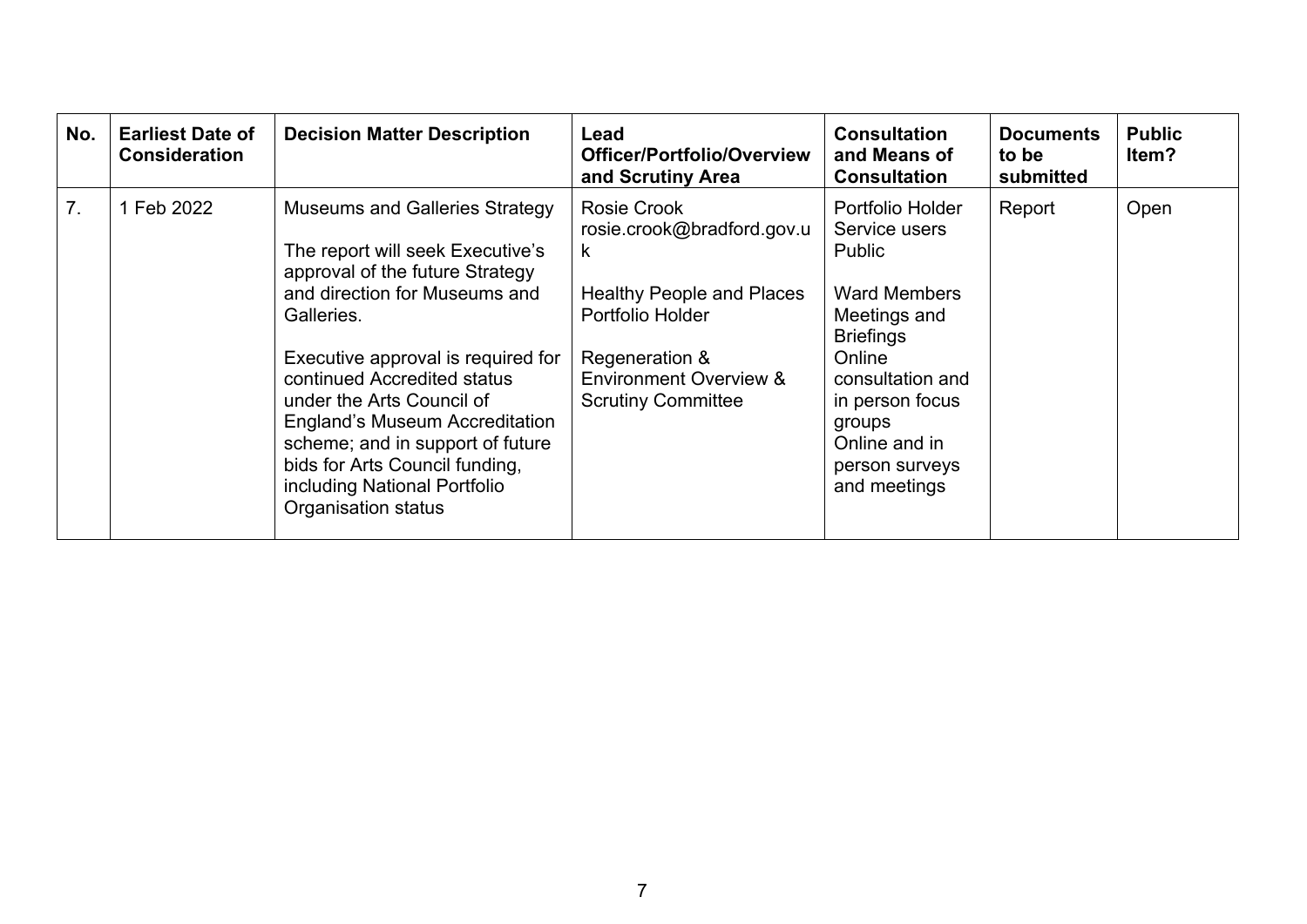| No. | <b>Earliest Date of</b><br><b>Consideration</b> | <b>Decision Matter Description</b>                                                                                                                                                                                                                                                                                                                                                                                            | Lead<br>Officer/Portfolio/Overview<br>and Scrutiny Area                                                                                                                                                   | <b>Consultation</b><br>and Means of<br><b>Consultation</b> | <b>Documents</b><br>to be<br>submitted | <b>Public</b><br>Item? |
|-----|-------------------------------------------------|-------------------------------------------------------------------------------------------------------------------------------------------------------------------------------------------------------------------------------------------------------------------------------------------------------------------------------------------------------------------------------------------------------------------------------|-----------------------------------------------------------------------------------------------------------------------------------------------------------------------------------------------------------|------------------------------------------------------------|----------------------------------------|------------------------|
| 8.  | 1 Feb 2022                                      | Sustainable design guide for<br>council building projects<br>To formally adopt a Bradford<br>Council sustainable design guide<br>which sets out the standards for<br>thermal performance and air<br>tightness as well as guidance on<br>different kinds of plant and<br>equipment for both new build and<br>refurbishment projects within the<br>Council's estate in order to<br>support the Council's net zero<br>ambitions. | <b>Neill Morrison</b><br>neill.morrison@bradford.gov<br>.uk<br><b>Healthy People and Places</b><br>Portfolio Holder<br>Regeneration and<br><b>Environment Overview &amp;</b><br><b>Scrutiny Committee</b> | <b>Officers</b><br>Sustainable<br>Design Guide             | Report,<br>sustainable<br>design guide | Open                   |
| 9.  | 1 Feb 2022                                      | Update on the Bereavement<br><b>Investment Plan</b><br>Update on the Bereavement<br>Investment Plan including an<br>update of the finance of the<br>project                                                                                                                                                                                                                                                                   | <b>Andy Ross</b><br>andy.ross@bradford.gov.uk<br><b>Healthy People and Places</b><br>Portfolio Holder<br>Regeneration &<br><b>Environment Overview &amp;</b><br><b>Scrutiny Committee</b>                 | Portfolio Holder<br><b>PAG</b>                             | Report                                 | Open                   |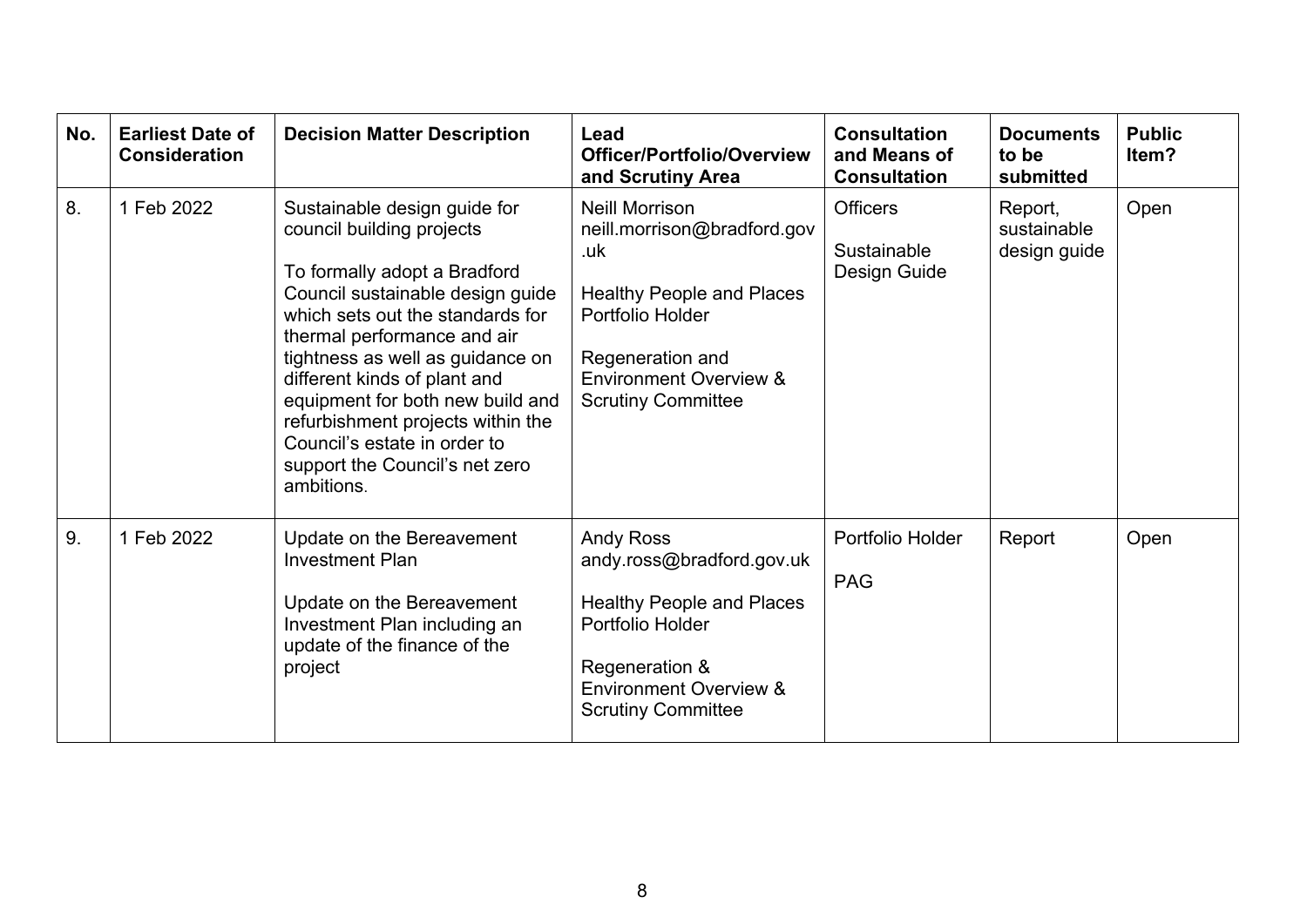| No. | <b>Earliest Date of</b><br><b>Consideration</b> | <b>Decision Matter Description</b>                                                                                                                                                                                                            | Lead<br>Officer/Portfolio/Overview<br>and Scrutiny Area                                                                                                                                                                    | <b>Consultation</b><br>and Means of<br><b>Consultation</b>                                                                                                                                                | <b>Documents</b><br>to be<br>submitted | <b>Public</b><br>Item? |
|-----|-------------------------------------------------|-----------------------------------------------------------------------------------------------------------------------------------------------------------------------------------------------------------------------------------------------|----------------------------------------------------------------------------------------------------------------------------------------------------------------------------------------------------------------------------|-----------------------------------------------------------------------------------------------------------------------------------------------------------------------------------------------------------|----------------------------------------|------------------------|
| 10. | 1 Feb 2022                                      | Admissions- Co-ordinated<br><b>Arrangements and Published</b><br><b>Admission Numbers</b><br>To agree the Schools Admissions<br>Co-ordinated arrangements and<br>the Published Admission<br>Numbers for all primary and<br>secondary schools. | Sue Lowndes<br>sue.lowndes@bradford.gov.<br>uk<br><b>Deputy Leader of Council</b><br>and Education, Employment<br>and Skills Portfolio Holder<br><b>Children's Services</b><br><b>Overview &amp; Scrutiny</b><br>Committee | None<br>None                                                                                                                                                                                              | Report                                 | Open                   |
| 11. | 1 Feb 2022                                      | <b>Primary School PAN reduction</b><br>Report on proposed reduction of<br><b>Published Admission Number at</b><br>Peel Park and Long Lee Primary<br>Schools                                                                                   | Emma Hamer<br>emma.hamer@bradford.gov<br>.uk<br>Deputy Leader of Council<br>and Education, Employment<br>and Skills Portfolio Holder<br><b>Children's Services</b><br>overview & Scrutiny<br>Committee                     | In line with<br>School<br><b>Admissions</b><br>Code: 6 weeks<br>between 1<br>October 2021-<br>31 January 2022<br>Online via<br><b>Bradford Council</b><br>Consultation<br>page and via<br>primary schools | Executive<br>report                    | Open                   |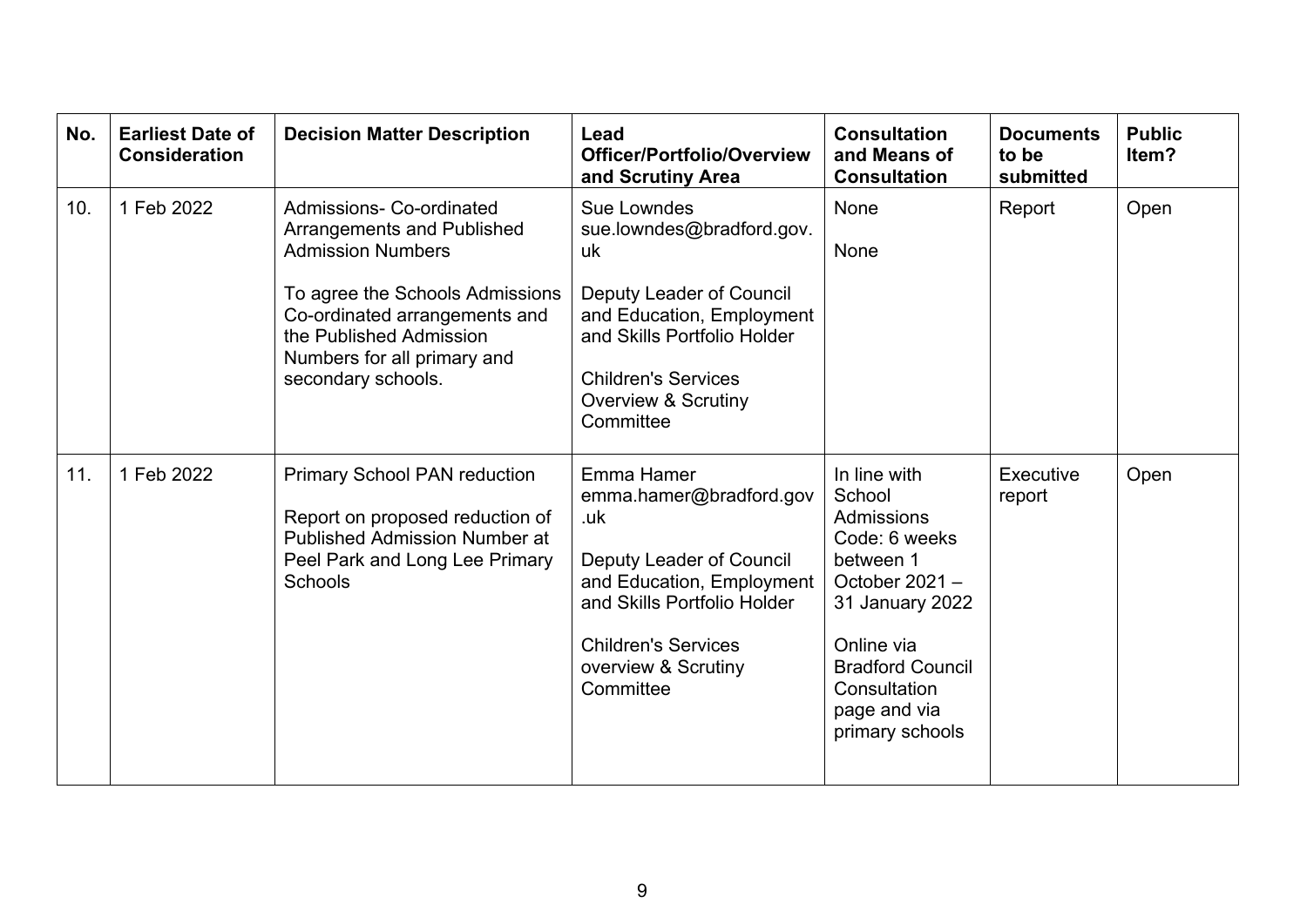| No. | <b>Earliest Date of</b><br><b>Consideration</b> | <b>Decision Matter Description</b>                                                                                                                                                                                                                                                                              | Lead<br><b>Officer/Portfolio/Overview</b><br>and Scrutiny Area                                                                                                                                          | <b>Consultation</b><br>and Means of<br><b>Consultation</b>                                                   | <b>Documents</b><br>to be<br>submitted | <b>Public</b><br>ltem? |
|-----|-------------------------------------------------|-----------------------------------------------------------------------------------------------------------------------------------------------------------------------------------------------------------------------------------------------------------------------------------------------------------------|---------------------------------------------------------------------------------------------------------------------------------------------------------------------------------------------------------|--------------------------------------------------------------------------------------------------------------|----------------------------------------|------------------------|
| 12. | 1 Feb 2022                                      | Proposed Re-financing of Phase<br>2 PFI Contract<br>To present the outcome of<br>refinancing the Council's Phase 2<br>Schools PFI contract in order to<br>secure better interest rates and<br>reduce the monthly unitary<br>charge costs.<br>The revised financial proposals<br>will require Executive approval | Ian Smart Tel: 01275<br>431735<br>ian.smart@bradford.gov.uk<br>Regeneration, Planning and<br><b>Transport Portfolio Holder</b><br>Regeneration & Economy<br><b>Overview &amp; Scrutiny</b><br>Committee | Portfolio Holder<br>Briefing with<br>Portfolio Holder<br>and consultation<br>with internal<br>senior offices | Report                                 | Fully<br>exempt        |
| 13. | 15 Feb 2022                                     | The Council's Revenue Estimates<br>for 2022/23<br>The report provides Members with<br>details of the Council's Revenue<br>Estimates (The Council's Budget) for<br>2022/23.                                                                                                                                      | Chris Chapman<br>chris.chapman@bradford.g<br>ov.uk<br>Leader of Council and<br>Corporate Portfolio<br>Corporate Overview &<br><b>Scrutiny Committee</b>                                                 | <b>Briefings and</b><br>report                                                                               | Report                                 | Open                   |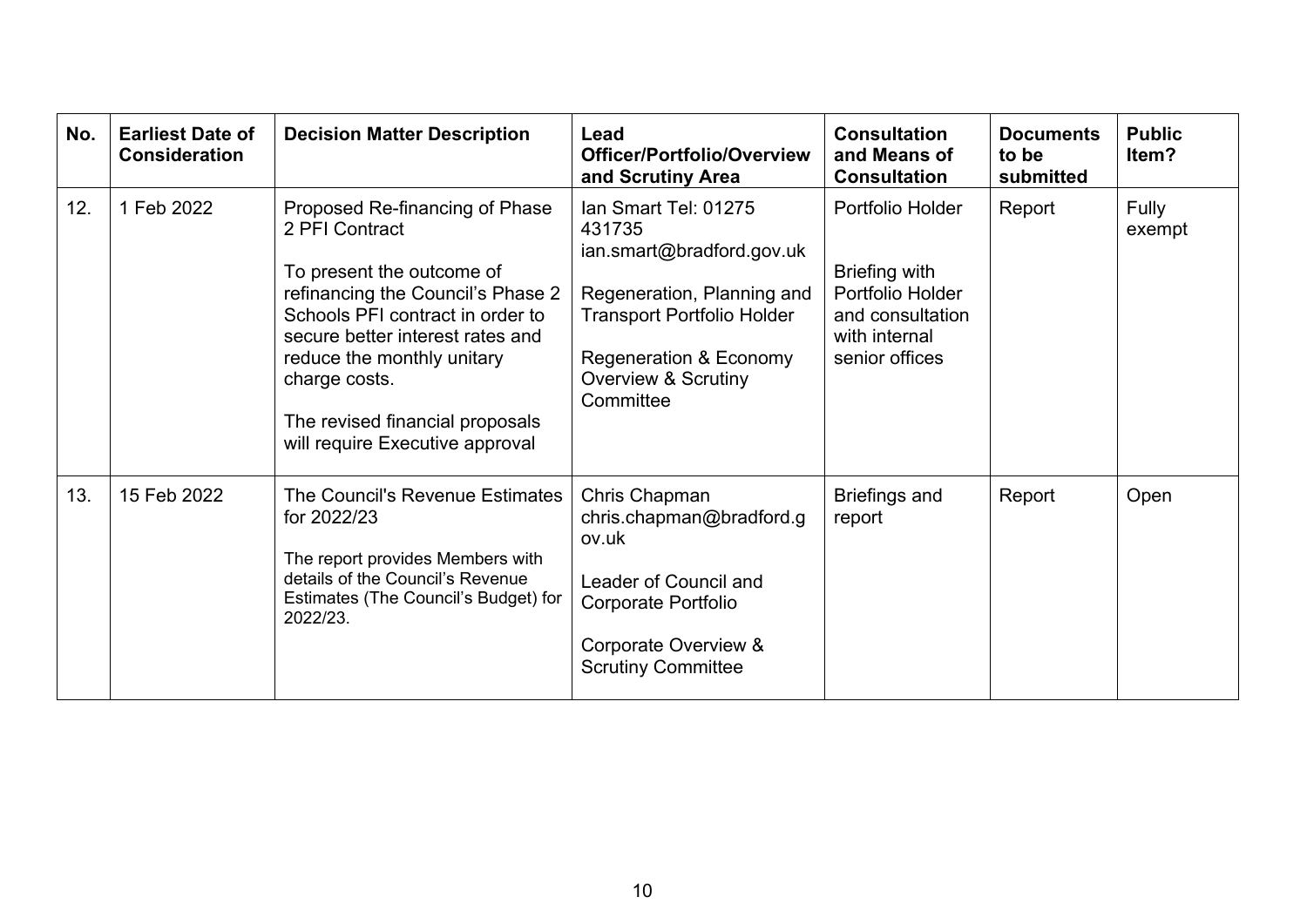| No. | <b>Earliest Date of</b><br><b>Consideration</b> | <b>Decision Matter Description</b>                                                                                                                                                                                                                                     | Lead<br><b>Officer/Portfolio/Overview</b><br>and Scrutiny Area                                                                                          | <b>Consultation</b><br>and Means of<br><b>Consultation</b> | <b>Documents</b><br>to be<br>submitted | <b>Public</b><br>Item? |
|-----|-------------------------------------------------|------------------------------------------------------------------------------------------------------------------------------------------------------------------------------------------------------------------------------------------------------------------------|---------------------------------------------------------------------------------------------------------------------------------------------------------|------------------------------------------------------------|----------------------------------------|------------------------|
| 14. | 15 Feb 2022                                     | Allocation of the Schools' Budget<br>2022/23<br>The report seeks Executive<br>approval of the recommendations<br>of Bradford's Schools Forum in<br>allocating the Dedicated Schools<br>Grant (DSG) for 2022/23 and<br>subsequent recommendation to<br>Full Council.    | Chris Chapman<br>chris.chapman@bradford.g<br>ov.uk<br>Leader of Council and<br>Corporate Portfolio<br>Corporate Overview &<br><b>Scrutiny Committee</b> | <b>Briefings and</b><br>report                             | Report                                 | Open                   |
| 15. | 15 Feb 2022                                     | The Capital Investment Plan for<br>2022-23 onwards<br>The report sets the capital budget<br>which will be presented as part of<br>the budget for 2022-23. As<br>capital projects can extend<br>across financial years, the<br>budgets provided will run up to<br>2027. | Chris Chapman<br>chris.chapman@bradford.g<br>ov.uk<br>Leader of Council and<br>Corporate Portfolio<br>Corporate Overview &<br><b>Scrutiny Committee</b> | <b>Briefings and</b><br>report                             | Report                                 | Open                   |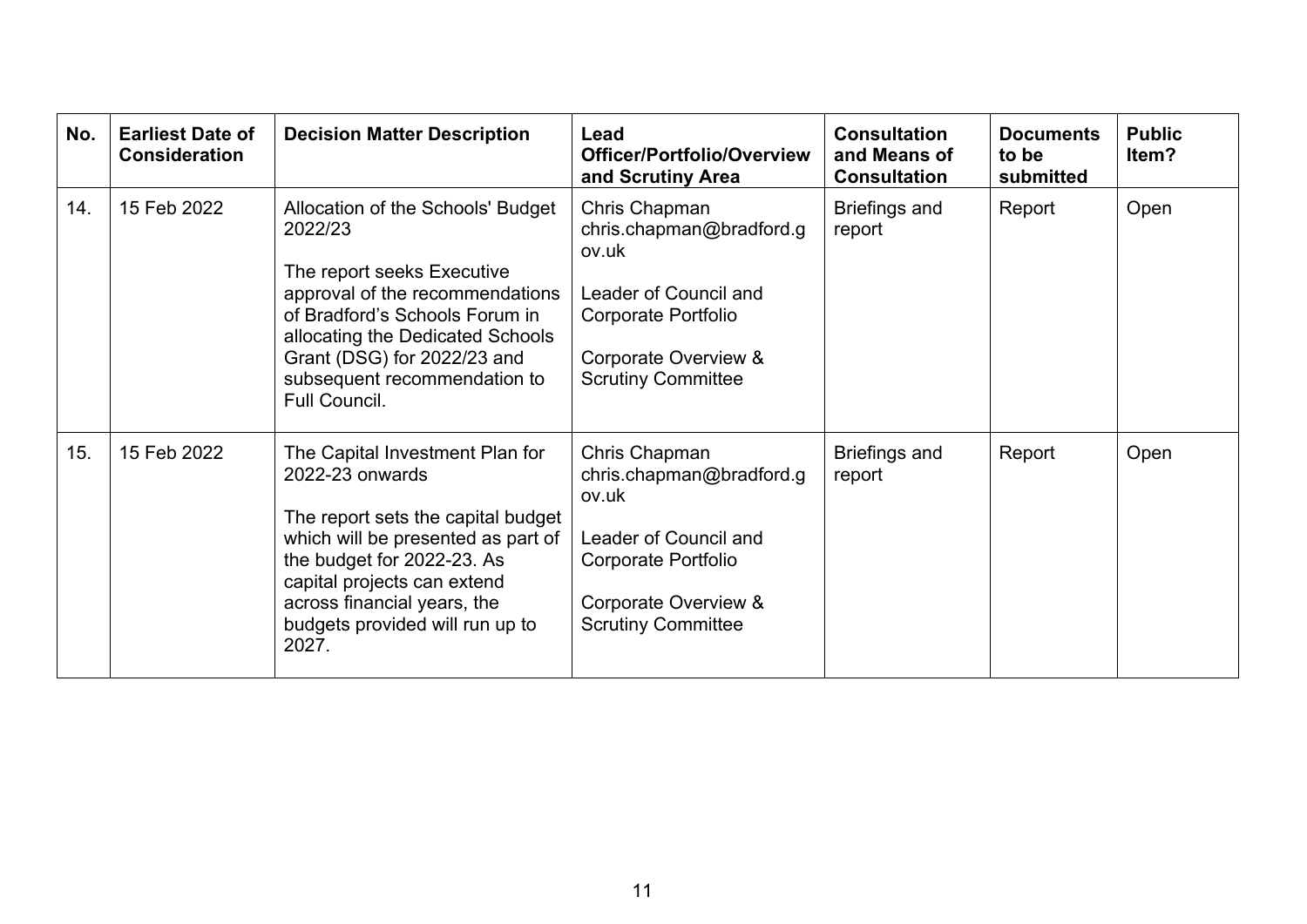| No. | <b>Earliest Date of</b><br><b>Consideration</b> | <b>Decision Matter Description</b>                                                                                                                                                                                                                                                                                                                                                                                                          | Lead<br><b>Officer/Portfolio/Overview</b><br>and Scrutiny Area                                                                                                                                                    | <b>Consultation</b><br>and Means of<br><b>Consultation</b> | <b>Documents</b><br>to be<br>submitted | <b>Public</b><br>Item? |
|-----|-------------------------------------------------|---------------------------------------------------------------------------------------------------------------------------------------------------------------------------------------------------------------------------------------------------------------------------------------------------------------------------------------------------------------------------------------------------------------------------------------------|-------------------------------------------------------------------------------------------------------------------------------------------------------------------------------------------------------------------|------------------------------------------------------------|----------------------------------------|------------------------|
| 16. | 15 Feb 2022                                     | 2022/23 Budget Proposals and<br>Forecast Reserves - s151 Officer<br>Assessment<br>The report assesses the<br>robustness of the proposed<br>budget for 2022/23, the adequacy<br>of forecast levels of reserves and<br>associated risks.                                                                                                                                                                                                      | Chris Chapman<br>chris.chapman@bradford.g<br>ov.uk<br>Leader of Council and<br>Corporate Portfolio<br>Corporate Overview &<br><b>Scrutiny Committee</b>                                                           | <b>Briefings and</b><br>report                             | Report                                 | Open                   |
| 17. | 1 Mar 2022                                      | City of Culture 2025 / Legacy<br>What is the legacy of City of<br>Culture.<br>What opportunities are available<br>to us to deliver and build on. How<br>can we maximise momentum and<br>continue the commitment to<br>culture & creative industries as<br>driver to support our ambitions for<br>clean growth.<br>The report will seek Executive's<br>approval of different options to<br>deliver on the legacy of City of<br>culture 2025. | Nicola Greenan<br>nicola.greenan'bradford.gov<br>.uk@moderngov.co.uk<br><b>Healthy People and Places</b><br>Portfolio Holder<br>Regeneration &<br><b>Environement Overview &amp;</b><br><b>Scrutiny Committee</b> | Public<br>Statutory<br>Consultees<br><b>Stakeholders</b>   | Report                                 | Open                   |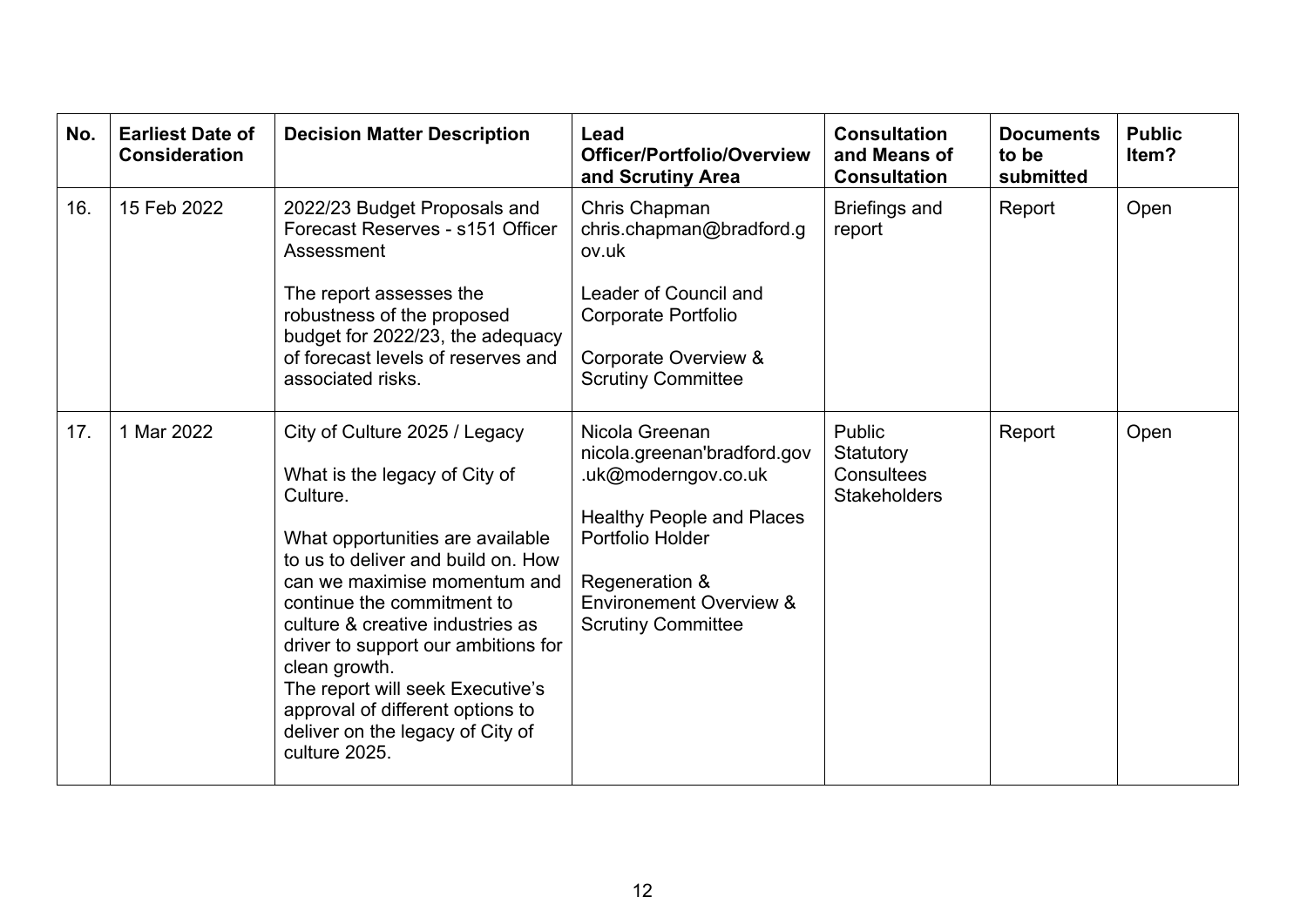| No. | <b>Earliest Date of</b><br><b>Consideration</b> | <b>Decision Matter Description</b>                                                                                                                                                                                                                                                                                                                                                                                                                                                                                                                                                                                                                                         | Lead<br><b>Officer/Portfolio/Overview</b><br>and Scrutiny Area                                                                                        | <b>Consultation</b><br>and Means of<br><b>Consultation</b>                                                                                                                                                                                    | <b>Documents</b><br>to be<br>submitted                                                                                                                         | <b>Public</b><br>ltem? |
|-----|-------------------------------------------------|----------------------------------------------------------------------------------------------------------------------------------------------------------------------------------------------------------------------------------------------------------------------------------------------------------------------------------------------------------------------------------------------------------------------------------------------------------------------------------------------------------------------------------------------------------------------------------------------------------------------------------------------------------------------------|-------------------------------------------------------------------------------------------------------------------------------------------------------|-----------------------------------------------------------------------------------------------------------------------------------------------------------------------------------------------------------------------------------------------|----------------------------------------------------------------------------------------------------------------------------------------------------------------|------------------------|
| 18. | 1 Mar 2022                                      | <b>Update Strategic Partnering</b><br>Agreement For the<br><b>Transformation &amp; Better</b><br>Integration of Health & CARE for<br>the Population of Bradford District<br>& Craven<br>The council are signatories to<br>the Health and Care Strategic<br>Partnering (SPA) Agreement<br>(2019) which is intended to<br>further develop system<br>partnership working towards the<br>Happy, Health & at Home vision.<br>This report will bring an updated<br>version of the document which<br>takes into account developments<br>and changes over the last 2<br>years and considers further<br>changes to come in light of the<br>expected Health and Social Care<br>Bill. | lain MacBeath<br><b>Healthy People and Places</b><br>Portfolio Holder<br><b>Health and Social Care</b><br><b>Overview &amp; Scrutiny</b><br>Committee | Health and<br><b>Wellbeing Board</b><br>members.<br>Lead Officers.<br>Portfolio Holder<br>Health and<br><b>Wellbeing Board</b><br><b>Meetings</b><br>Meetings with<br><b>Council Senior</b><br>Officers.<br>Briefing with<br>portfolio holder | Overview<br>report<br>highlighting<br>changes/<br>development<br>s from the<br>previous<br>version, and<br>including<br>Council legal<br>officer<br>appraisal. | Open                   |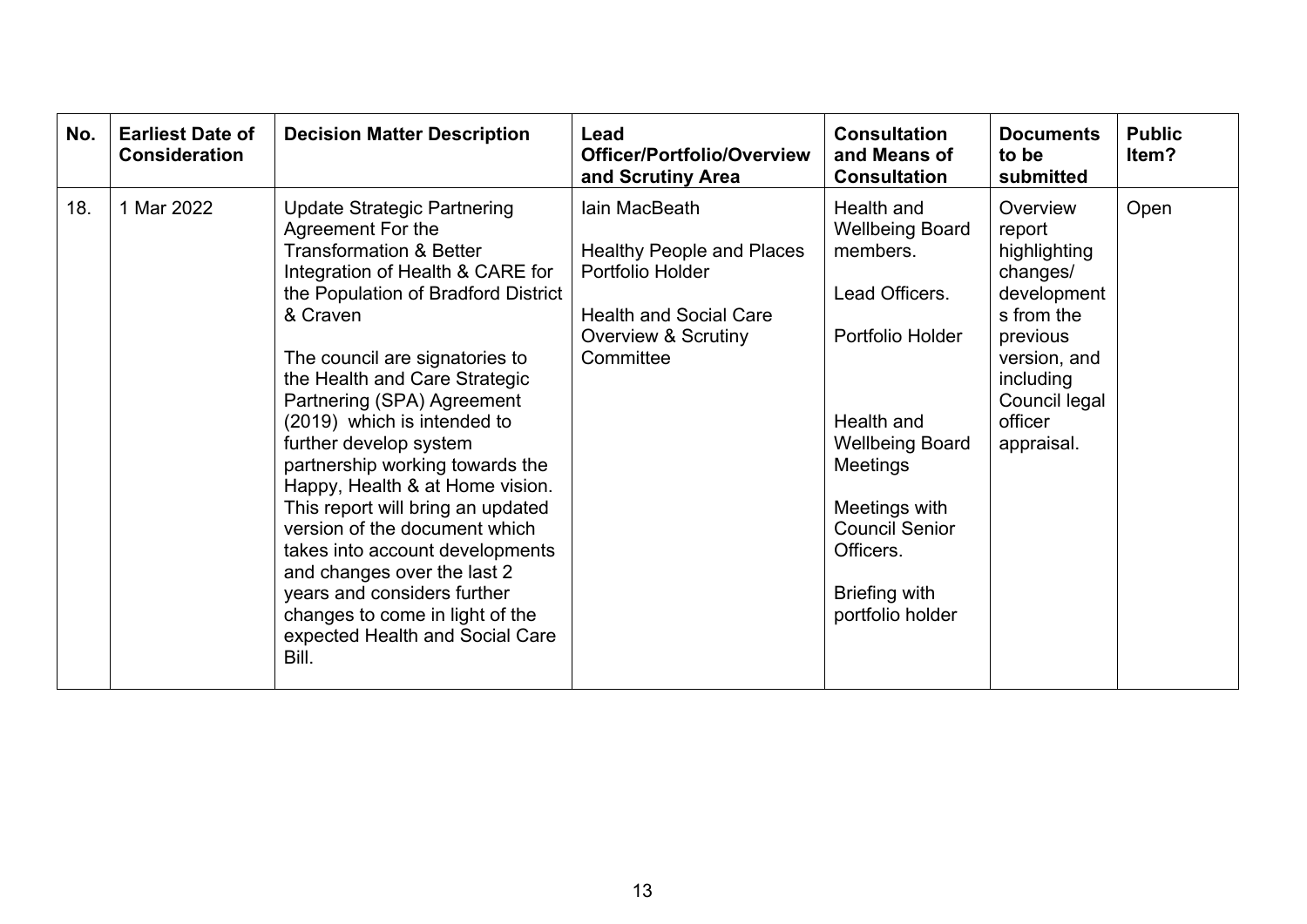| No. | <b>Earliest Date of</b><br><b>Consideration</b> | <b>Decision Matter Description</b>                                                                               | Lead<br>Officer/Portfolio/Overview<br>and Scrutiny Area                                                                                                                                                                 | <b>Consultation</b><br>and Means of<br><b>Consultation</b>                                                                                                                                                                        | <b>Documents</b><br>to be<br>submitted | <b>Public</b><br>ltem? |
|-----|-------------------------------------------------|------------------------------------------------------------------------------------------------------------------|-------------------------------------------------------------------------------------------------------------------------------------------------------------------------------------------------------------------------|-----------------------------------------------------------------------------------------------------------------------------------------------------------------------------------------------------------------------------------|----------------------------------------|------------------------|
| 19. | 1 Mar 2022                                      | <b>Sandy Lane Primary School</b><br><b>Establishing Early Years</b><br>provision at Sandy Lane Primary<br>School | Emma Hamer<br>emma.hamer@bradford.gov<br>.uk<br><b>Deputy Leader of Council</b><br>and Education, Employment<br>and Skills Portfolio Holder<br><b>Children's Services</b><br><b>Overview &amp; Scrutiny</b><br>Commttee | 4 week statutory<br>consultation<br>Online via<br><b>Bradford Council</b><br>Consultation<br>page and via<br>primary school                                                                                                       | Executive<br>report                    | Open                   |
| 20. | 1 Mar 2022                                      | <b>Bingley Grammar School</b><br><b>Establish Resourced Provision</b><br>and increase building capacity          | Emma Hamer<br>emma.hamer@bradford.gov<br>.uk<br>Deputy Leader of Council<br>and Education, Employment<br>and Skills Portfolio Holder<br><b>Children's Services</b><br><b>Overview &amp; Scrutiny</b><br>Committee       | In line with<br>Statutory<br>Proposal: 4 week<br>consultation 13<br>January 2022 -<br>10 February 2022<br>Online via<br><b>Bradford Council</b><br>Consultation<br>page, Bingley<br>school to include<br>public<br>consultations. | Executive<br>report                    | Open                   |